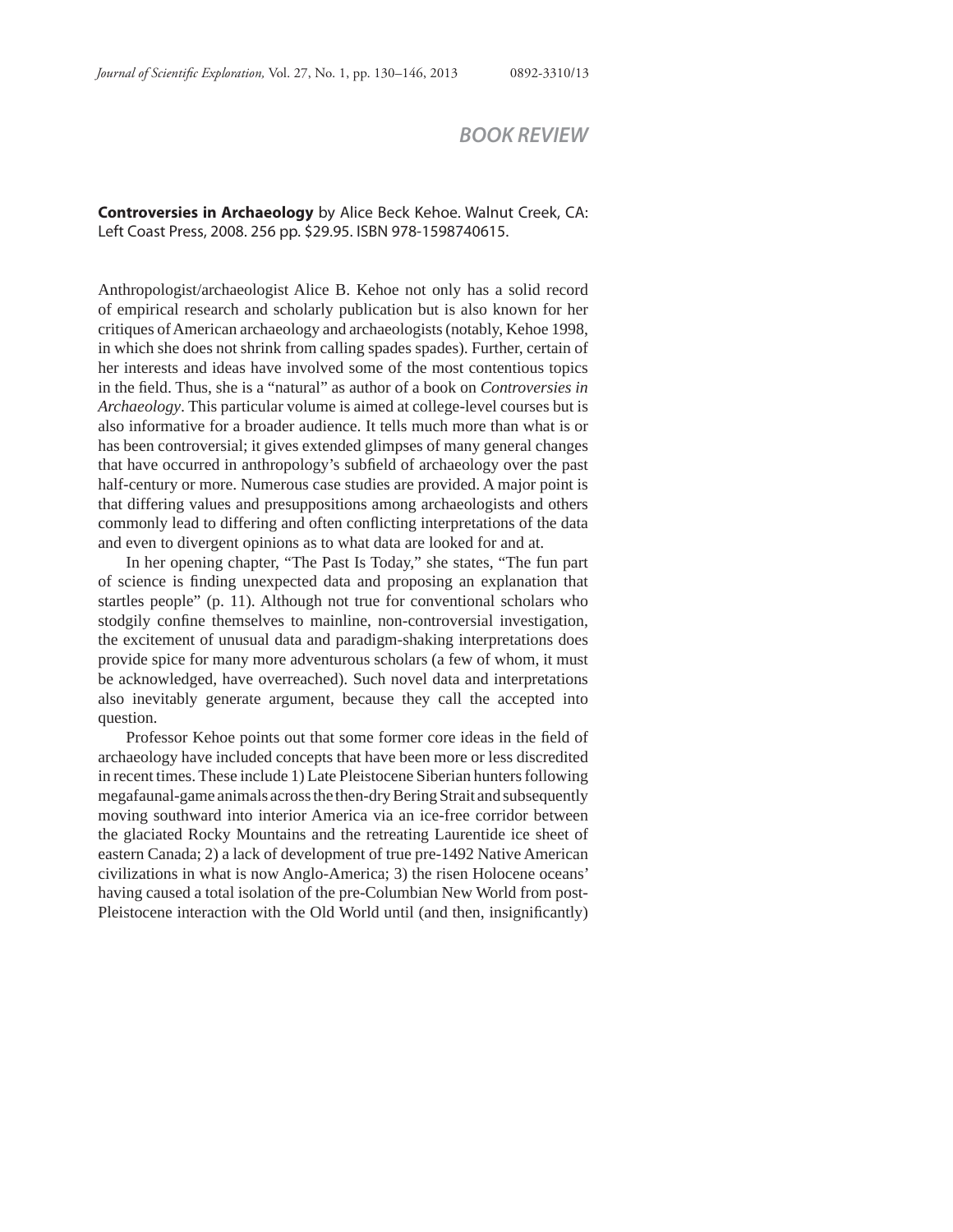the eleventh century A.D.; and 4) a lack of noteworthy interaction between pre-1492 North America north of Mexico and Meso- and South America.

She asserts that many even-earlier core concepts were unconsciously based on Anglo-American racism—for example, that Native Americans were incapable of constructing the impressive erections of the "Moundbuilders."

Archaeology/prehistory has highly significant political and economic implications and uses.

Known pasts are used to draw tourists, often making up a substantial part of the economy. . . . Modern nations assert their inalienable right to their homeland by exhibiting archaeological finds from the territory, proving that people did live there for millennia. . . . [But W]ere the ancient people [really] the forbears of the present population? (p. 23)

Chapter 1 also raises knotty questions concerning who "owns the past" in the form of artifacts. Is it the countries in which the objects originated, no matter how corrupt, unstable, or war-torn, or is it (or should it be) responsible, state-of-the-art museums in safe, relatively stable countries? Should prime treasures—the patrimony of the past—be commoditized by poor local people endeavoring to make a living through illegally (and content-destroying) unearthing and selling the leavings of their predecessors, by acquisitions on the part of art and antiquities dealers, and by sales to private and public collectors?

Other issues Kehoe raises are: the question of artifactual fakes (which are legion); the authenticity of the restorations of certain ancient monuments; and the reliability of, and even the competition between, the interpretations of the pasts involved (e.g., Native American vs. Anglo-American vs. African-American perceptions of sites' pasts). Then, there is the problem of deterioration of sites by excessive visitation, plus the question of access afforded to sacred sites for believers and the perceived profanation of such sites by tourism development (and, one might add, by New Agers' rituals and the like).

 During recent decades, ethical issues regarding archaeological digs have engendered burgeoning discussion followed by changes in approach. *Cui bono* issues arise. Site excavations provide short-term paid employment for local people but also involve removal of ancestral treasures, which might be seen either as a local loss of patrimony or, instead, loss of a saleable resource; in fact, a professional dig may inspire the natives to excavate illicitly for their own economic benefit. Local site museums, intended to keep materials in the communities where they were excavated as well as to spur tourist income, are becoming increasingly common.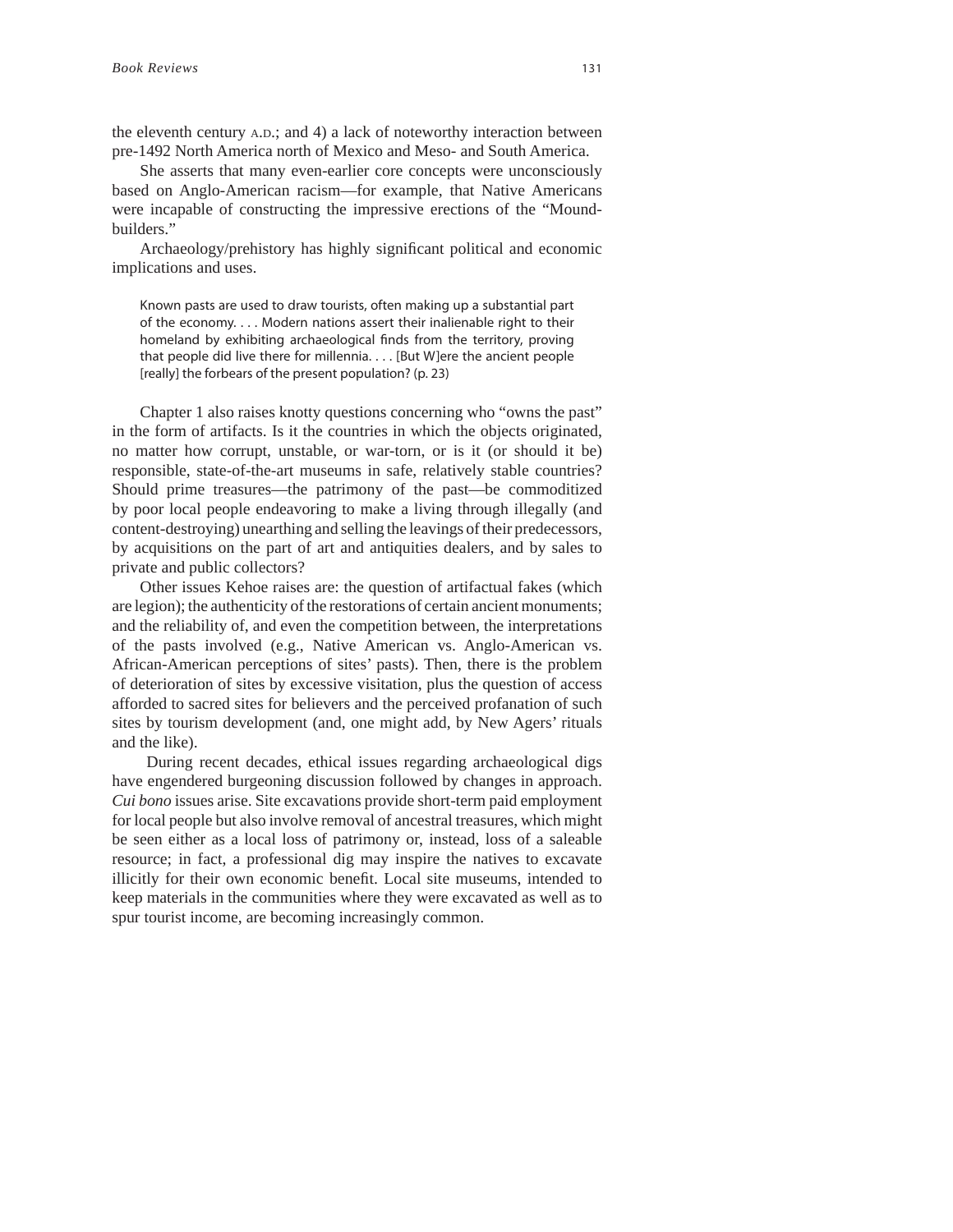Chapter 2 is an excursion into "Scientific Method." Kehoe makes the point that because scientists cannot examine all of the infinity of data out there, they must be selective in what they look at; selection is based on what seems likely to be informative in answering questions deemed important. Therefore, theory guides investigation.

Real science, explains Kehoe, relies exclusively on empirical observation, including measurement. It attempts to describe, define, and categorize with precise language and, when appropriate, to utilize visual images to communicate, providing "virtual witnessing." One builds a "chain of signification," from naming through classification to interpretation. Scientific archaeology strives to employ "inference to best explanation." From observed data collected, the archaeologist induces an explanatory hypothesis, which is then tested by means of new observations in order to ascertain the consistency of the hypothesis.

During the 1960s and 1970s, Processual Archaeology enjoyed a vogue. However, its hypothetico–deductive approach did not work, because it began with an explanatory hypothesis and from that hypothesis deduced what data to seek. If the information found fit the hypothesis, that was considered a validation. There was no testing of alternative working hypotheses.

Properly, in interpretation one applies the criterion of probability, based on frequency of occurrence of a phenomenon in other instances. The explanatory hypothesis is revisable in light of new data. "Still, improbable is not impossible.  $\ldots$  Anything that is physically possible is scientifically possible, whatever the odds" (p. 44). One might add that there is a high probability of *some* improbable occurrences, that Ockham's razor is suggestive not definitive.

The author discusses the process of paradigm shifts. She upholds the necessity of pre-publication peer-review of research to uphold quality but also sees the danger that conventional, conformist thinking on the part of reviewers may stifle dissemination of innovative ideas.

In Chapter 3, "Popular Archaeology," Dr. Kehoe tackles widely credited notions such as the landing of a saucer full of extraterrestrials near Roswell, New Mexico, in 1947. An archaeologist working in the area at the time remembers no unusual occurrences, she says. She may be referring to Herbert W. Dick, who denied knowledge of any landing—a denial termed false by some UFOlogists (Bragalia 2010). (Postscript: 2002 geophysical prospection and archaeological testing of supposed extraterrestrialspacecraft landing sites on the Foster Ranch, intended to evaluate the sites' potentials, yielded nothing startling. Of the two kinds of physical evidence reported by eyewitnesses, no clear signs of one, an unnatural furrow, were discovered—although after 55 years, geomorphic processes could have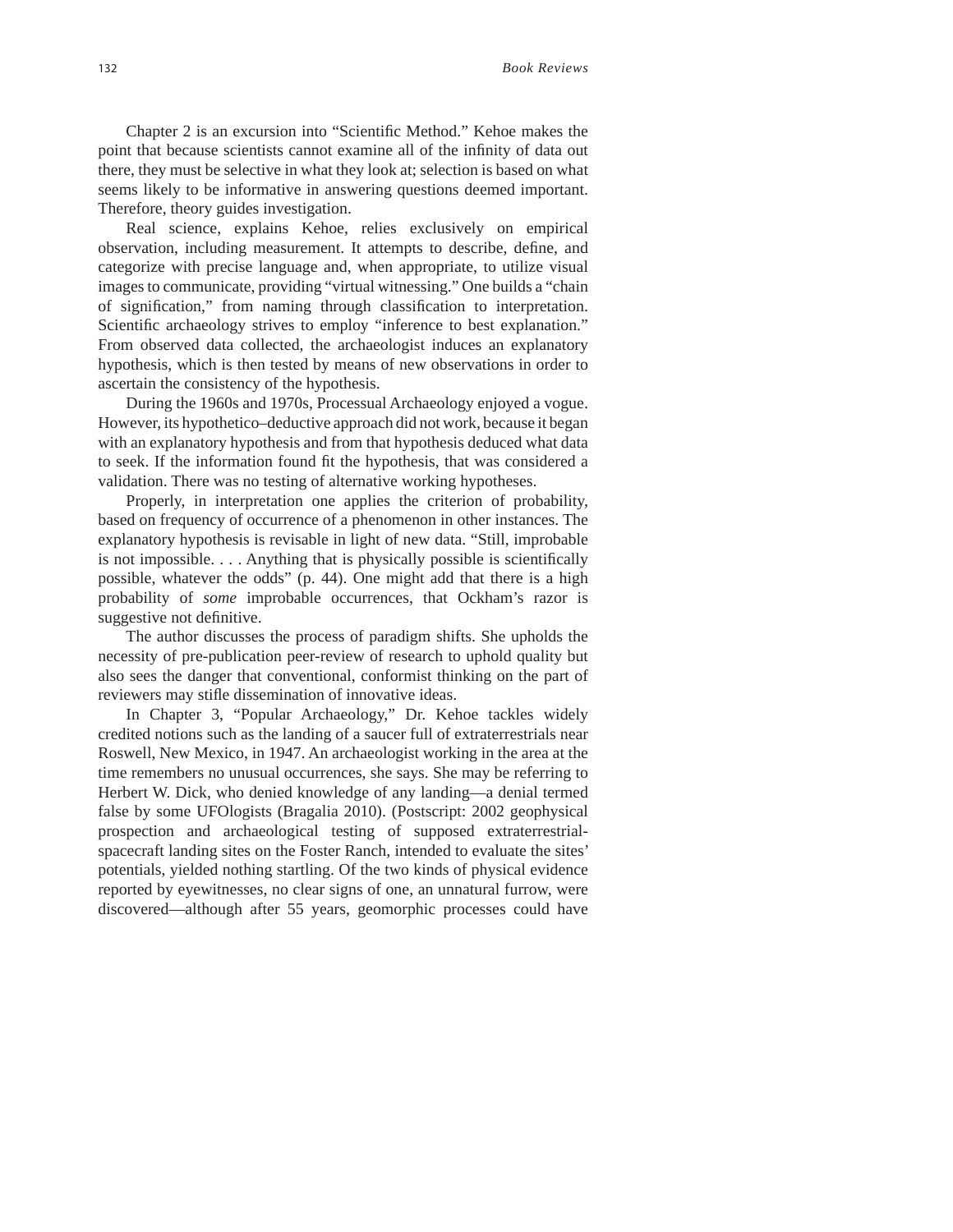obliterated it. Regarding metallic debris, nothing out of the ordinary was found. An old weather balloon was discovered, but its age was estimated to be only about a decade (McAvennie 2004; analysis of a few puzzling specimens had not yet taken place at the time of this publication). For a recent book regarding credible UFO sightings, see Kean (2010). Pollard (2011) asserted that secret Cold War–era highly maneuverable unmanned aircraft built and tested in the Roswell area can account for local UFO sightings.)

Erich von Däniken comes in for negative attention as a consequence of his attributing to spacemen certain Mayan imagery as well as medicine wheels of western North America.

The problem for archaeologists is that von Däniken and his imitators appropriate actual sites and antiquities, denying credit to the peoples such as the Maya who did create them. In a sense, von Däniken stole the achievements of [Palenque King] Pacal's Maya citizens and the ancestors of the Saskatchewan Indians who scientifically mapped in stone the positions of six astronomical bodies at solstice. (p. 61)

Another topic treated is the fraudulent artifacts whose putative provenience is "Burrow's Cave" near Olney in southern Illinois (which Kehoe does not specifically name), alleged to be the burial site of Alexander the Great and the Ptolemys—all of which she labels "flim-flan" [sic] (in 1992, Russell E. Burrows and Fred Rydholm penned a book, reminiscent of the novels of Edgar Rice Burroughs, about the alleged site). She also discusses the flamboyant University of New Mexico archaeologist Frank Hibben, whose claim that he found Sandia spear points in association with extinct fauna has never been verified by others.

"Pyramid power" is another target of Kehoe's myth-exploding effort. Atlantis earns her skepticism, as well; Plato's story of the sunken city wasn't intended to be history, she explains, but was a parable illustrating the principle that natural disasters can overturn even the finest works of humans. But legends die hard; on the basis of his belief that Tiwanaku, Bolivia, was Atlantis, within the past decade Col. John Blashford-Snell of Dorset, England, built a bulrush raft and traveled down the Amazon tributaries with the ultimate intent of reaching the Atlantic and sailing on to the Red Sea and the Persian Gulf (Blashford-Snell & Snailham 2002).

The "Aryan" master-race fantasy, "creation science," and the claim of the contemporaneity of humans and dinosaurs provide additional butts.

During the 1970s, the practice of "psychic archaeology" gained a few professional adherents. Certain self-proclaimed psychic individuals purported to be able to apply extrasensory perception (ESP) to archaeological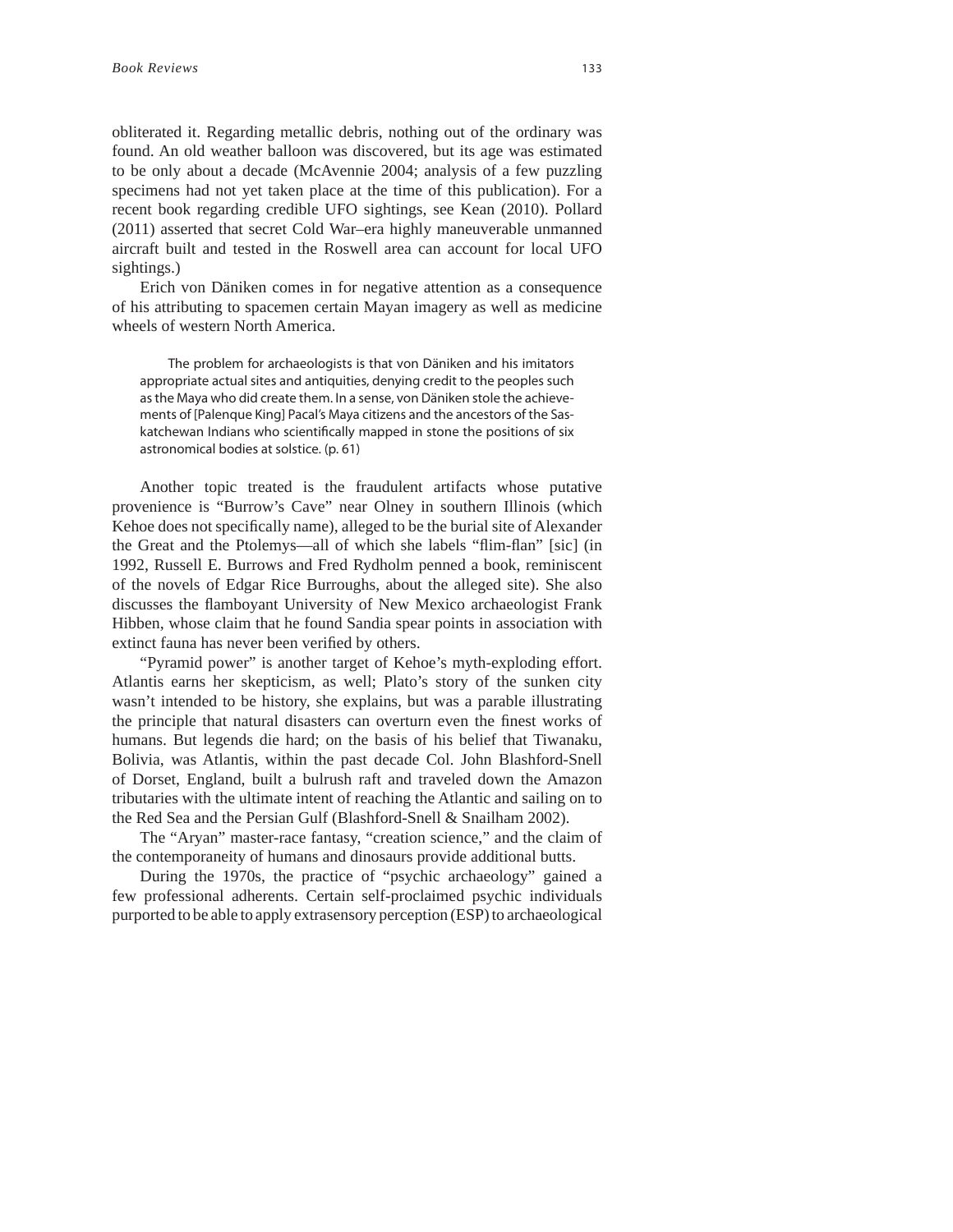questions, as in reconstructing what ancient life was like at sites. Such persons employed psi, defined by Kehoe as "a tenuous ability to perceive more than most other people can," acknowledging "certain persons' unusually acute perception and recognition" (p. 67). However, psychics'

pronouncements fall outside the range of science's ability to confirm or debunk . . . . [P]sychic time travel, extraterrestrials, pyramid power, secret codes and lost cities [like Atlantis] defy reasoned efforts to explain how much we do know about the human past. (pp. 68–69)

(Readers of the *Journal of Scientifi c Exploration* no doubt have a different perception of the scientific testability of some of these phenomena.)

All in all, observes Kehoe, many popular books and television specials falsely promote controversies in their expositions, controversies that do not really exist *within* the field of archaeology.

"America's First Nations" is the subject of Chapter 4. A "First Nation," for the author, is "one of the nations first in a territory, before European invasions." (She presumably does not mean the usually unknowable very first inhabitants but, rather, the historically identifiable pre-European denizens—descendants of whom may still survive.) "The most serious legitimate controversy in contemporary archaeology is the question of whose country America is" (p. 79). She describes the complex issues respecting scientific versus indigenous values, First Nation sovereignty, control of sites and artifacts, and competing interpretations. As an example, she cites the clash between scientists and Native Americans over disposition of the remains of the Late Pleistocene Kennewick-man skeleton unearthed in Washington State. Despite the challenges, Kehoe lauds the usefulness of archaeologists' studying the local ethnography as well as the archaeology, and the growing collaboration between Indian nations and archaeologists (and there are now numbers of Native American archaeologists); many Indian Nations hire archaeologists for purposes of heritage-preservation.

As an example of the synthesizing of Anglo-American written history, Native American oral history, and archaeology, she cites the historical reconstruction of what took place at the 1876 Battle of the Little Bighorn ("Custer's Last Stand"). Other instances of cooperation mentioned include Hopis and archaeologists cooperating to identify prehistoric Hopi sites in southeastern Arizona's San Pedro Valley, which carries implications for artifact-repatriation under the Native American Graves Protection and Repatriation Act (NAGPRA); and archaeology providing a basis for Blackfoot land claims to mountain hunting zones under the 1946 Indian Land Claims Act.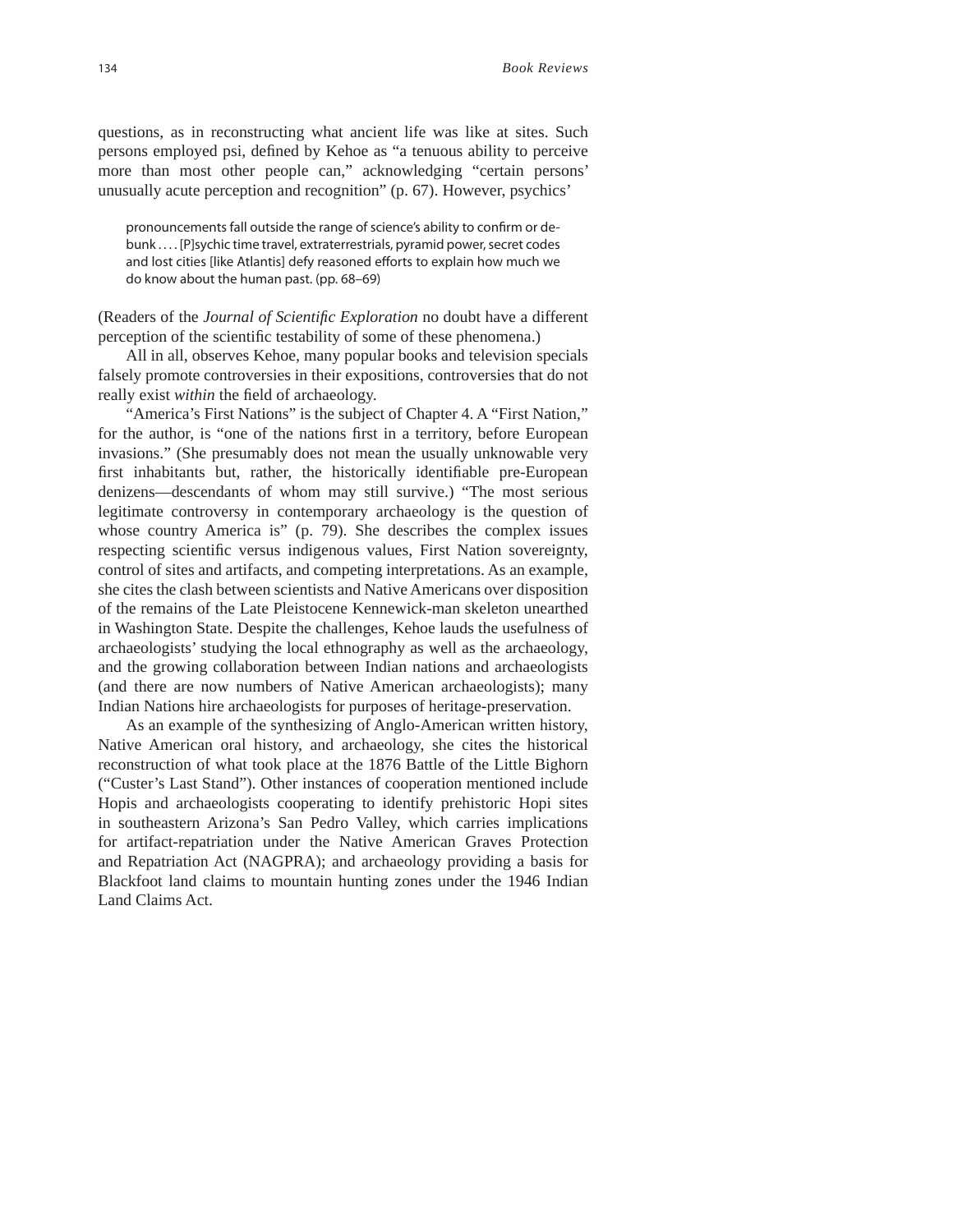Missing in this discussion of controversies are the many cases of overlapping land claims among the various Indian "tribes" during the land-claims cases of the latter half of the twentieth century, the most notable of which involved the conflicting claims between the Hopi and the Navajo of northeastern Arizona (see, e.g., Brugge 1994). To the different claimants and to the courts, ranks of archaeologists often offered conflicting interpretations.

Kehoe discusses the various regrettable errors and exploitations that occurred under U.S. Indian policies of the nineteenth and twentieth centuries. She also treats archaeologists' former blasé attitudes concerning exhumation, examination, and display of Native burials and grave goods on the often-false assumptions that traditional culture had disappeared upon the settling of the Indians on reservations and that the deculturated Natives no longer cared about their primitive, pagan forebears. The 1990 passage of NAGPRA reflected changing perceptions and required non-Native holders of sacred and funerary objects—such as museums—to repatriate them to identified Indian nations or individuals who had legitimate claims to them. The process of repatriation is an ongoing one, fraught with controversies. Some Indian Nations have accessioned the objects and human remains awarded to them, others have elected to allow museums to curate them safely and respectfully, the Indians taking them out, if at all, only periodically for ceremonies.

For the acquisition of indigenous information, mutual trust must be established between scholar and informant.

Those of us who work with First Nations take time to establish a clearly reciprocal relationship, fulfilling requests from them and sharing data and records. (p. 95)

Oral history can be very useful for its potential factual content but must be approached with cautious regard for possible distortions and omissions reflecting religious beliefs, personal or group agendas, and memory lapses.

Chapter 5 introduces us to "Finding Diversity." Beginning in the 1960s, archaeology experienced a rising consciousness and appreciation of human diversity and individual human agency reflected in the archaeological record, in part as a reaction to the Processualists' sanguine belief in the discoverability of deterministic universal laws of cultural evolution. This development paralleled the emergence of "alternative lifestyles" in wider society as well as increased recognition and appreciation of, and focus on, societies' diversity in terms of ethnicity, age, gender, abilities, wealth, roles and statuses, and so forth. Kehoe contrasts this multifaceted, subcultural, and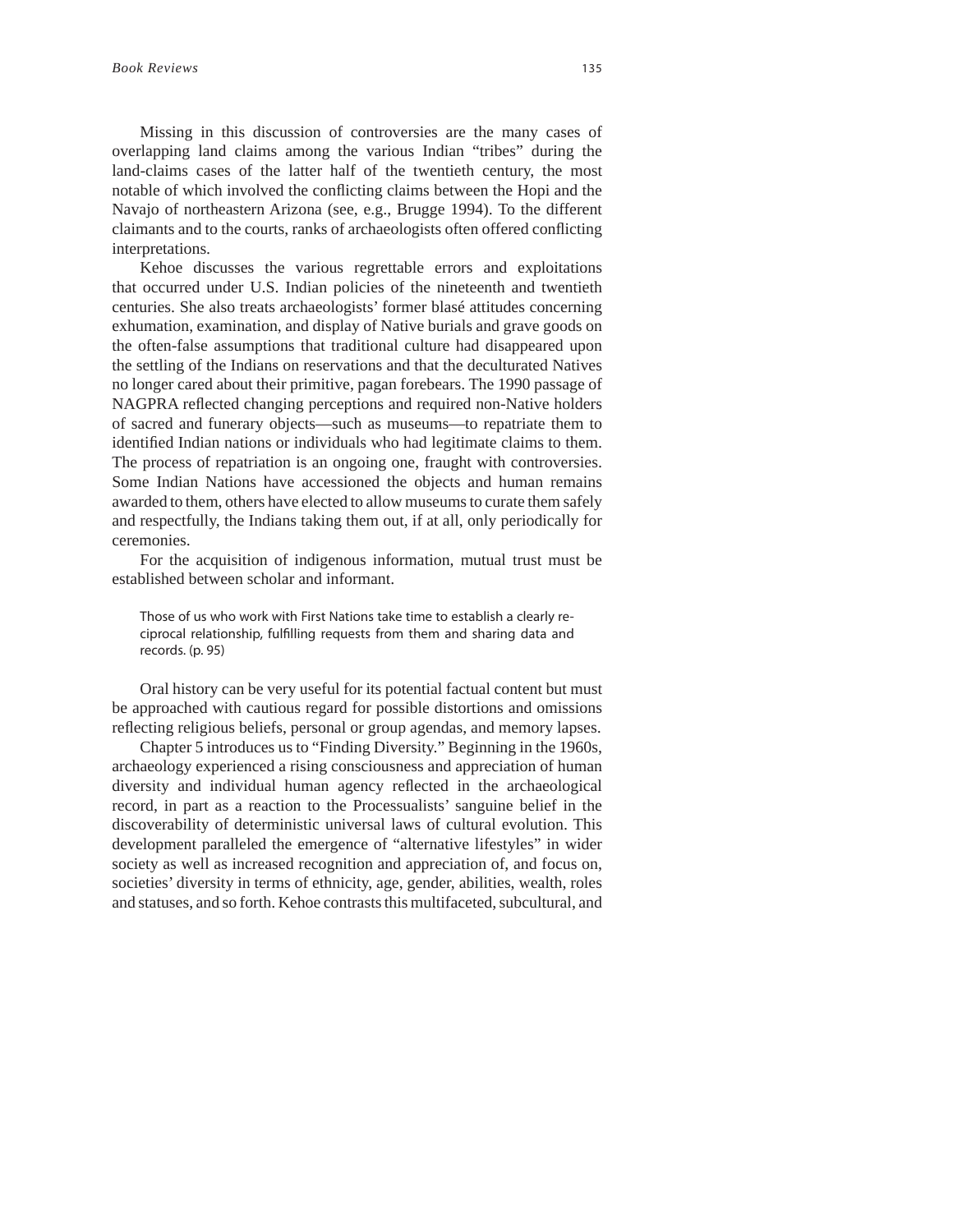individual-agency view, which she associates with wider social movements for reduced sociological and political constraints as well as tolerance for differences and for individual idiosyncrasy, with the universal-laws approach of the Processualists, to whom she attributes a fascist yearning for a tightly regulated and controlled society based on universal principles.

This general atmosphere, plus research conducted in connection with the post–World War II Indian Land Claims litigation, plus the rise of culturalresource-management (CRM) salvage archaeology, fostered the emergence of *ethnohistory*, which involves the synthesis of written history, oral history, and archaeology in the service of reconstructing the pasts of formerly nonliterate societies, with much more emphasis than previously on the Native point of view—and, often, under the aegis of the Indian nations themselves.

Beginning with a 1989 Chacmool conference at the University of Calgary, gender archaeology has become prominent, in which evidence for differing gender roles is explicitly searched for in the archaeological record in contrast to simply making assumptions about universal gender roles.

Another development of the past few decades regarding diversity, and one fueled particularly by class-struggle–oriented Marxist archaeologists, is interest in the archaeology of formerly often-ignored non-elite sectors of past societies, humble often marginalized sectors such as the poor, prostitutes, slaves, and the like. This shift in traditional emphasis also reflects a shift in the field from museum-supported, spectacular-object-oriented, institutiondirected digs to grant-supported, academic examination of past ways of life and to CRM salvage archaeology, which looks for everything that archaeology can tell us.

Chapter 6 is "Religion and Archaeology." There, various topics are covered:

- Archaeology has shown Stonehenge to be clearly pre-Druidic, contrary to the suppositions of neo-pagans.
- Later archaeologists, such as Cynthia Eller, have shown the suppositions of the (unsought) New Age followers of the late archaeologist Marija Gimbutas who worship the "Goddess" who supposedly reigned in pre-patriarchal Neolithic Çatal Höyük, Turkey, are based on no convincing evidence (see review by Jett 2011b).
- The term *shamanism* has been stretched to the breaking point. True shamans are community priests who go on drum-induced trance journeys to the land of the spirits and who are confined to Siberia and northern North America. Shamanism cannot be used as a global explanation for rock art, as some have endeavored to do especially during the drug-using 1960s and 1970s. Different rock art reflects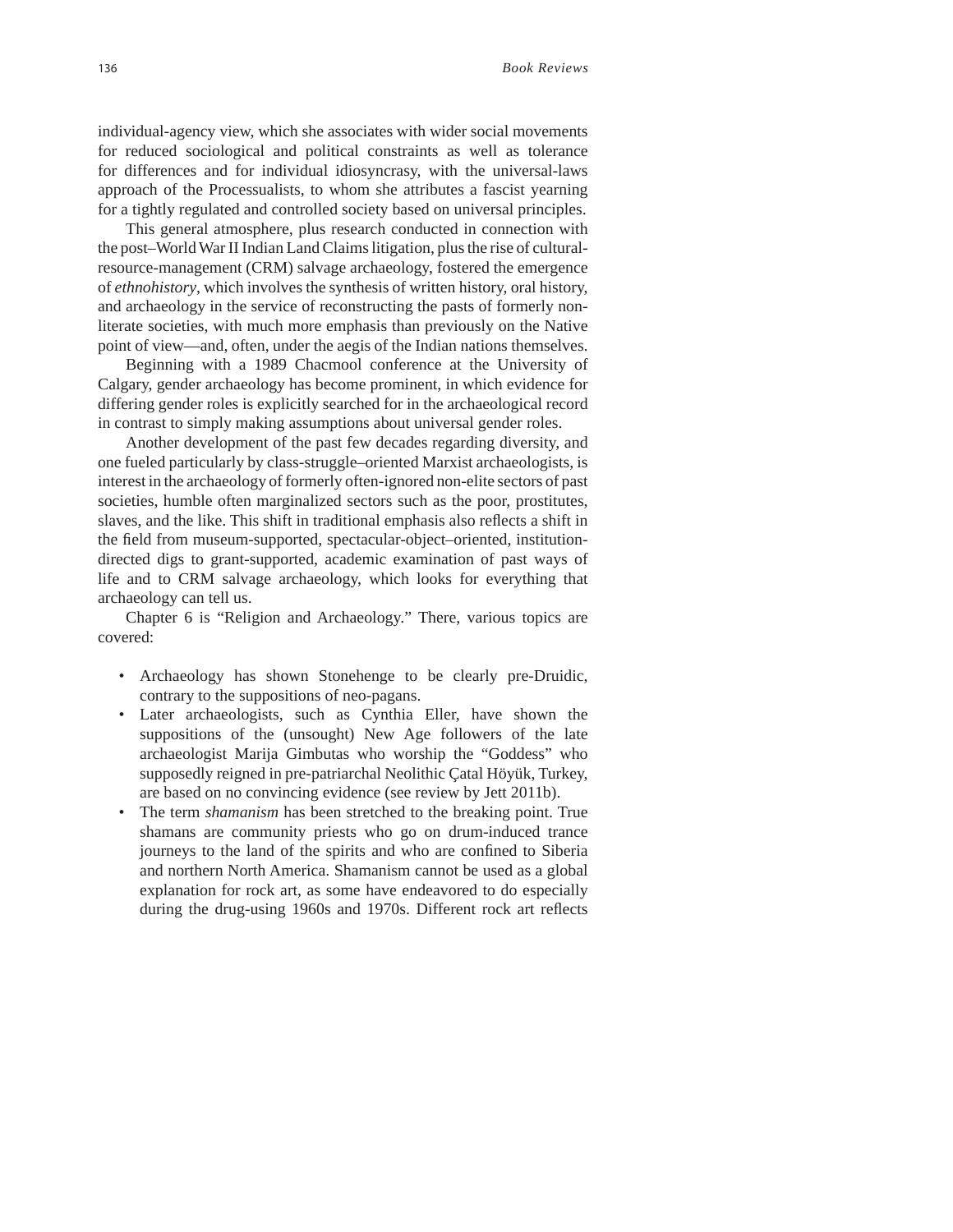different purposes and reflects different mental states, not just the ecstatic visions of religious leaders.

• The *Book of Mormon* is a religious but not a scientific source for belief.

With the rise of evolutionary theory beginning in the mid-nineteenth century, scholars have increasingly questioned aspects of the *Holy Bible*. As more and more finds by biblical archaeologists—who initially intended to unearth artifactual confirmation of the scriptures—proved to be at odds with that book, numbers of these researchers tried to become more objective and renamed themselves Syro–Palestinian archaeologists. Kehoe mentions questions that have been raised concerning the destruction of Jericho, the numbers of people involved in the Hebrews' Babylonian Captivity, and the existence and nature of kings Saul and Solomon. She cites evidence of a pre-Captivity association between Yahweh and the Canaanite deities Baal and Asherah, even, sometimes, with the latter goddess being seen as Yahweh's consort.

Kehoe concludes that science and religion are not at war but are different realms: Science deals only with the natural and observable, whereas religion is concerned with the supernatural and hidden. She does not say what happens when the two make conflicting assertions, such as creationism versus scientific evolutionism.

Chapter 7 involves "'Diffusion' versus Independent Invention." Scholars have been remarkably resistant to the idea that humans could have crossed the oceans before A.D. 1492 (or A.D. 1000) and could thus have been in a position to influence folks on opposite shores. Kehoe terms this a conflict between "dogmatic orthodoxy and common sense," feeling "that the model of intermittent contacts best explains the cited features of indigenous American cultures" (p. 140).

She gives examples of good candidates for contacts. One is for Polynesians reaching the Pacific coast of the Americas. Evidence includes Oceanian-looking sewn-plank watercraft—the *dalca* in Chile and the *tomol* in Southern California. The name for the latter appears to be derived from the Polynesian language. And in southern Chile, late-Pre-Columbian bones of Western Polynesian chickens have been excavated. Too, the sweet potato, a South American domesticate, appears in the pre-European–contact archaeology of Polynesia and carries a South American name, *kumara*. (Since the appearance of Kehoe's book, an important compendium volume on this topic has been published: Jones et al. 2011.)

Historically, people of European, particularly Northwest European, origin have felt that they were racially superior and mentally and culturally the most evolved of humans, but this view has increasingly been repudiated,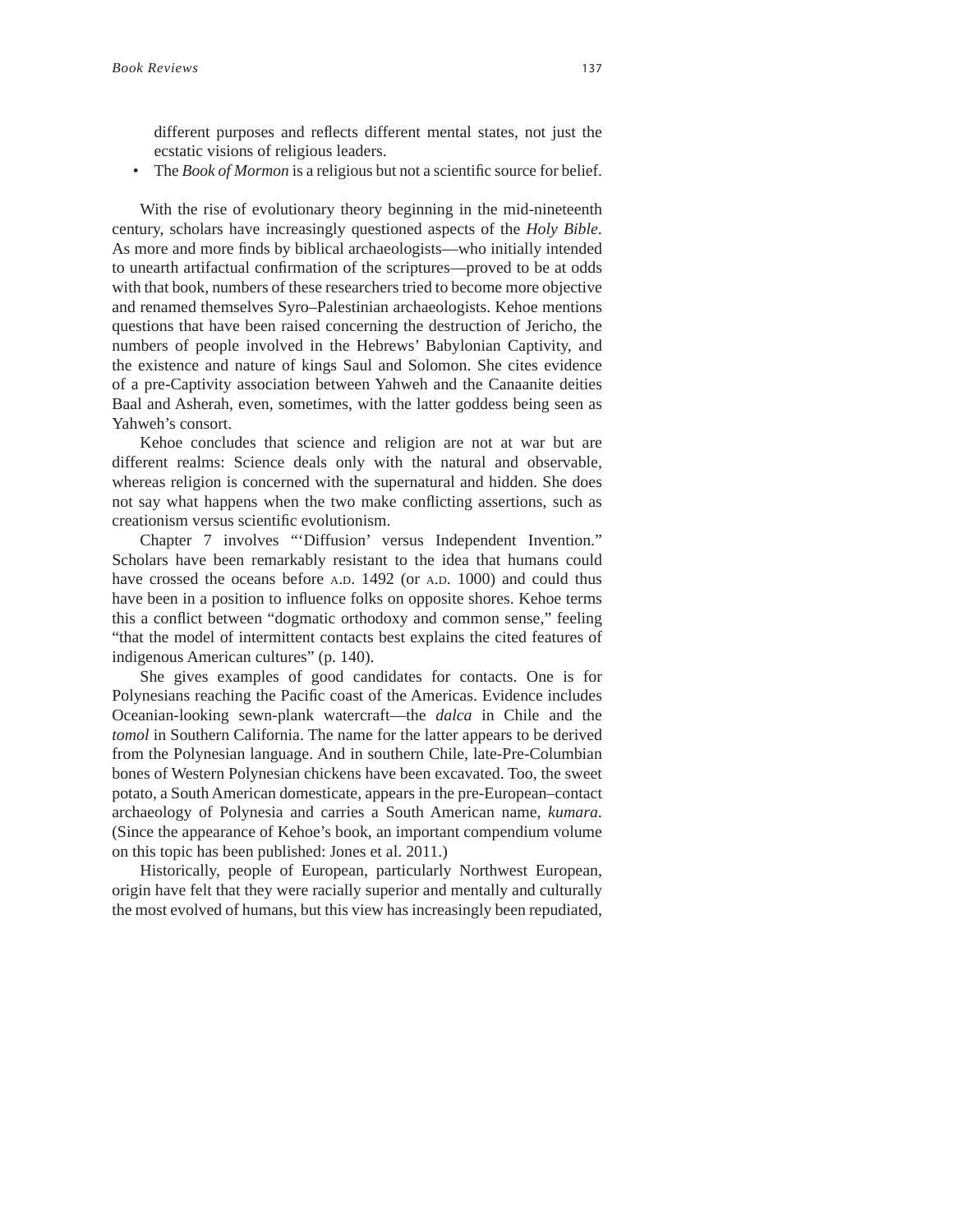and non-European archaeologists have been making their abilities manifest. Too, technological ascendency has characterized different societies over time; until the eighteenth century, China led the West in this realm. And in ancient times, it was northern Europeans who were relatively "backward" and who traveled to, traded with, and took goods and ideas home from, the Mediterranean civilizations.

Joseph Needham's magisterial, multivolume *Science and Civilisation in China* and his other publications provide multitudinous examples of cultural diffusion within Eurasia and beyond. Needham and his collaborator Lu Gwei-djen set forth criteria for assessing the probability of diffusion explaining any particular case of distant occurrences of culture traits. The first criterion was "collocation," that is the numbers or complexities of traits or trait complexes found in the two areas; the more numerous and/ or elaborate, the greater the likelihood of diffusion rather than independent development having taken place. The second criterion was geographic distance; but great, difficult-to-traverse distances separating occurrences can be evidentially countered by demonstrating that travel actually happened or that the means of travel—e.g., ships, camel caravan—were present. The third criterion was chronological congruences versus gaps; but time gaps in the record are not definitive in proving independence because they may reflect as-yet-undiscovered evidence and/or the tradition having been carried on in perishable materials that have not survived to the present for archaeologists to find. "[I]n archaeology, *lack* of evidence does not *prove* a phenomenon never existed" (p. 147).

Kehoe presents the example of the Chinese practice of block-printing texts onto paper having stimulated the fifteenth-century German Johann Gutenberg to rework this concept and to develop printing with movable type. She observes that nomotheticists (universal-law seekers) have difficulty in dealing with the complicated particulars of this kind of diffusion of trait complexes. Further, nomotheticists' search for regularities in cultural evolution is confounded by the fact that, globally, different peoples have devised divergent solutions to comparable survival challenges; different histories yield different outcomes.

Sometimes, new data have required revision of diffusionist hypotheses. An example is John E. Clark's re-examination of James Ford's earlier conclusion that the mound-erecting, incised-potterymaking American Formative cultures, ranging from Louisiana to Peru, represented waves of diffusion as a complex that commenced some 5,000 years ago. On the basis of better dates and other considerations, Clark instead later concluded for multiple movements of various groups and traits at different times. Debated, too, is whether there even was a single Mesoamerican-civilization "mother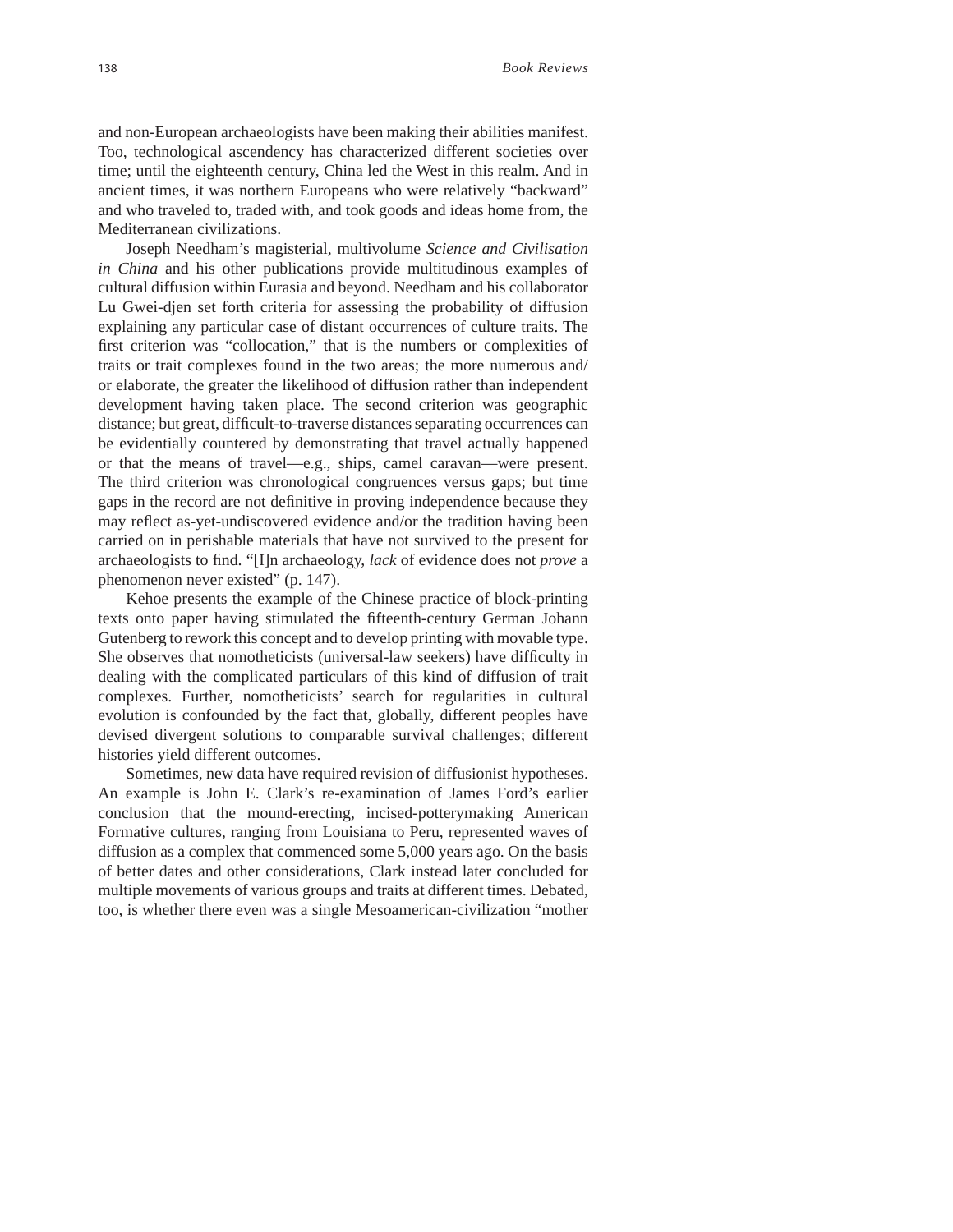culture"—the Olmec of the San Lorenzo region of Mexico's Gulf coast (Olmán)—or whether Olmec was just one of several interacting polities of the time; whether Olmec-style ceramics found widely in Mesoamerica represent exports from Olmán or, rather, local emulation of the Olmec style (many of the extra-Olmán sherds are made with Olmán clays, a fact that favors the export claim).

Much cultural and biological evidence for early transoceanic contacts has been forwarded. Among the former, are: the bark-papermaking complex and ritual cutouts made of the paper, wheeled figurines, and royal-purple shellfish dyes (for better evidence on dyestuffs, see Jett 1998). I would add my own work on the distribution of the blowgun complex (Jett 1970, 1991) and of resist-dyeing methods (Jett 1999). Other traits include the jade complex, tiered pyramids whose levels represent the layers of heaven, Hindu-style postures and hand positions, and, especially, a complicated calendar system (Kelley's 1981 manuscript on calendar comparisons, cited by Kehoe, is currently in press, in *Pre-Columbiana*). Some Asia–America indigenous cultural sharings may reflect not pre-Columbian contacts but, rather, post-1500 transpacific links such as the Manila galleons that plied between Mexico and the Philippines.

Drawing upon an earlier book of hers (see review by Jett 2011a), Professor Kehoe summarizes the new evidence that the much-reviled, supposedly fraudulent, Kensington, Minnesota, Norse runestone, dated 1362, is in fact genuine.

Even more compelling than cultural commonalities is biological evidence. This is in the form of organisms—cultivated plants, intestinal parasites, and so forth—that were shared between the hemispheres in pre-Columbian times but which are very unlikely to have been able to travel across oceans or via the Arctic. An astounding compendium of such evidence assembled by anthropologist John L. Sorenson and geographer Carl L. Johannessen (2009) is the latest and greatest of the works that have appeared on this topic (Kehoe cites an earlier version). Of the plant evidence, some of the most striking is the finding of residues of nicotine and cocaine in Egyptian and other mummies, implying access to the American domesticates tobacco and coca (see also Jett 2003–2004).

Psychologically, scholars who grew up being instructed that Columbus was first are like small children—or adults—who vehemently object when sung a variant version of a song or told a variant of a story. Kehoe writes,

Most archaeologists don't want to think about this evidence; it makes them uncomfortable to discuss data drawn from research areas outside their own studies, and it's hard to overturn the reigning paradigm that "primitive people" couldn't cross water "barriers." (p. 159)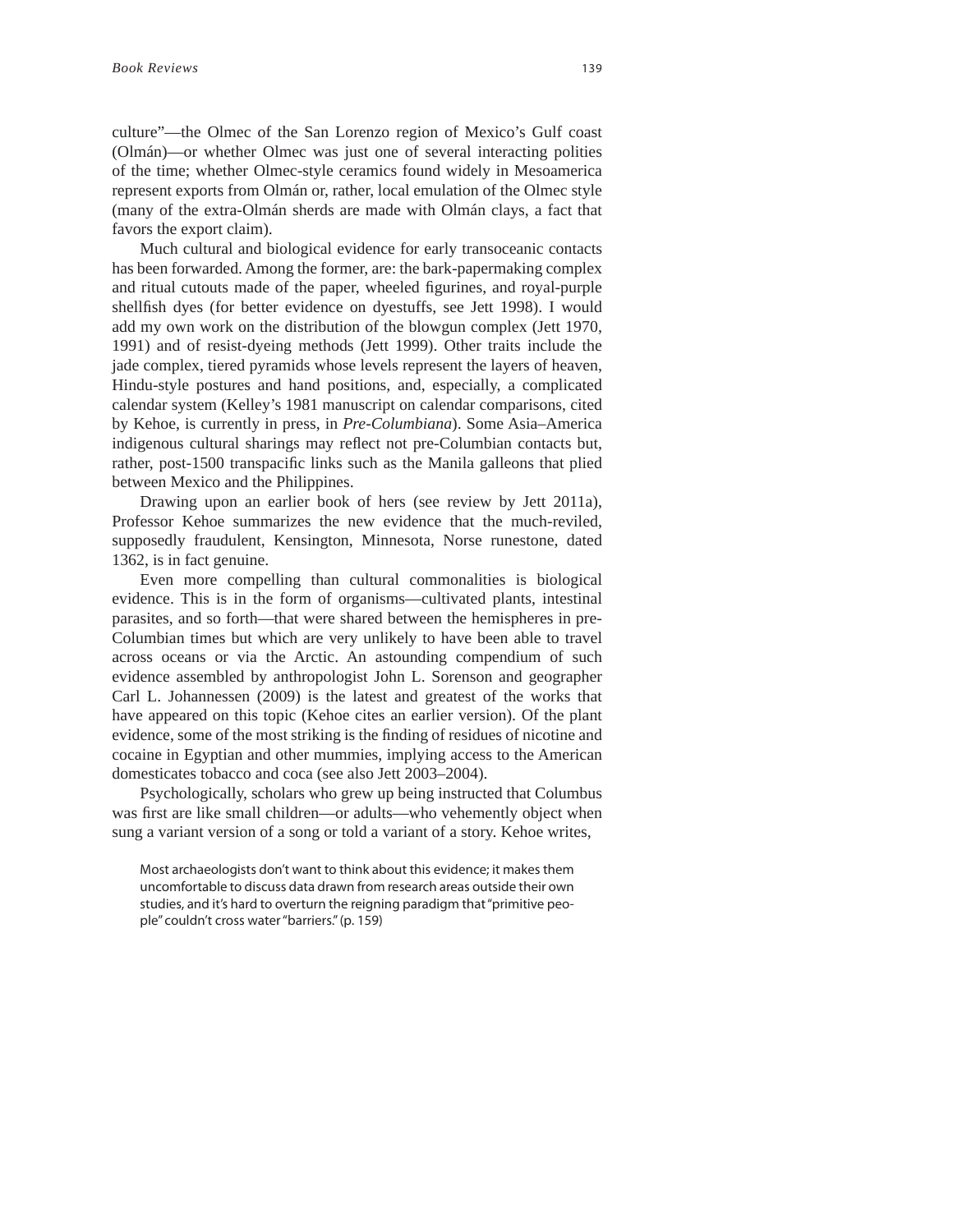Although she predicts a future paradigm shift in favor of contacts and diffusion, Kehoe observes that

Not many archaeologists were experienced sailors and Western culture tends to see water travel as more dangerous than travel by land. Sailors, on the other hand, will maintain that open sea is less hazardous, though coastal waters, they do admit, are often perilous. (p. 153)

Characteristically, most archaeologists have been only vaguely aware of the capabilities of the three major non-Western traditions of watercraft of which the author gives brief descriptions. To demonstrate the possibility of transoceanic contacts, she provides (on pp. 155–157) a table of some experimental voyages (by Thor Heyerdahl and by Tim Severin, described on pages 154, 157–158) of replica ancient watercraft as well as of numerous modern, small-boat ocean crossings, many solo and in tiny, flimsy craft.

Kehoe grants that some diffusionists have gone overboard, as it were, with poorly supported but dramatic claims, mentioning as examples the early twentieth century anatomist/cultural historian G. Eliot Smith (who is currently undergoing intellectual reassessment; see Smith 2011 and Crook 2011) and the late-twentieth century's avocational epigrapher Barry Fell.

Chapter 8 of the book treats "What People before Us Could Do: Earlier Technology." In the 1960s when monuments like Stonehenge were first seriously attributed astronomical-observation functions, there was wide and sometimes derisive objection; it was perceived that the ancients could not have possessed such sophistication. In the meantime, however, archaeoastronomy has become a recognized, mainstream aspect of archaeology. Kehoe expostulates on a site that she and her late husband Tom Kehoe studied, southern Saskatchewan's Moose Mountain "medicine wheel," which dates to the mid-first millennium B.C. It exhibits five sightlines to bright stars and another to the sun at solstice—perhaps to signal the moment for the annual rendezvous of the tribes.

Kehoe goes on to describe pyramids in Egypt, Mexico, and Illinois, pointing out solar alignments as well as mentioning the still-debated means of lifting massive stones up the rising Egyptian edifices during construction, the provision of adequate drainage, and so forth.

She also touches on Old and New World earthen mounds, including giant geometric Hopewell enclosures with lunar alignments, lengthy avenues, and big burial mounds in Ohio, and notes those people living in simple structures and settlements despite the sophistication of their geometric and earthwork-building skills and their access to raw materials from as far away as Yellowstone, the Gulf of Mexico, and the Southern Appalachians.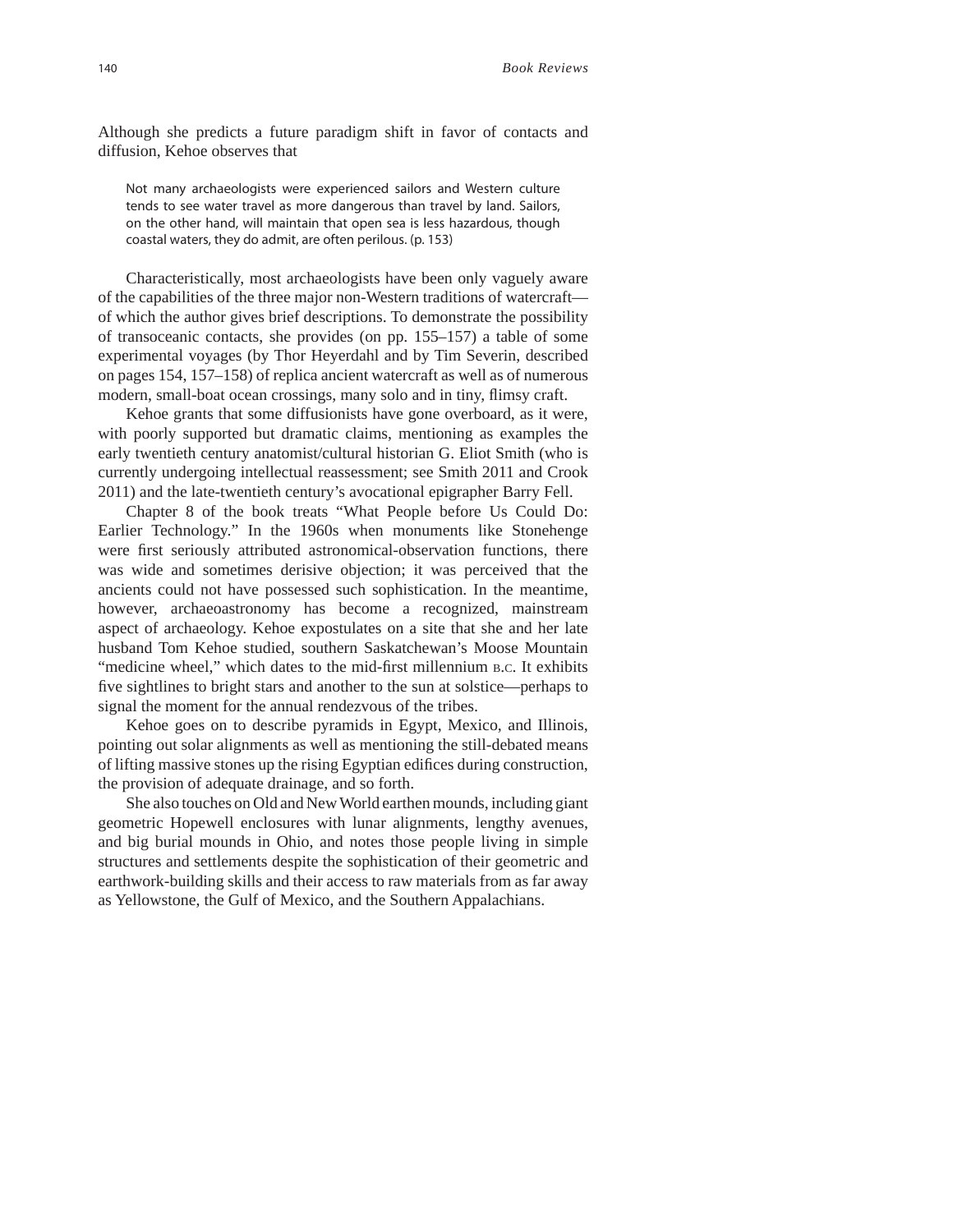The author includes a box on the "mysteries" of Easter Island, which become less mysterious as one looks at them in context. The settlement of this remote speck of land was part of a Pacific-wide Polynesian colonization thrust, and the giant statues can be transported overland and set upright using simple mechanical means.

The sources, timing, and routes of the initial peopling of the Americas have long been among anthropology's most contentious areas of investigation. The long-dominant notion that the first arrivals were the ancestors of the creators of the Clovis spearpoints who followed biggame animals across Beringia into North America has recently been dealt a seeming deathblow by the excavation of several pre-Clovis American sites, by the recognition that the "ice-free corridor" was impassible at the time, and by the ascendency of the boat-borne, Pacific-coastal–migration concept. Kehoe looks at these issues and also discusses the particularly controversial hypothesis that Clovis ancestors arrived not from Siberia but from Solutrean-occupied areas in Iberia, migrating along the edge of the Late Pleistocene North Atlantic ice pack (see Jett 2012; a major book on the subject, Stanford & Bradley 2012, has appeared since *Controversies*  was published). Kehoe finds the idea attractive but remains bothered by the current large chronological gap between Solutrean and Clovis.

Regarding possible pre-Clovis sites, Kehoe has reservations about the dating of the Meadowcroft site, in Pennsylvania, but accepts Wisconsin's Chesrow complex, South Carolina's Topper site, Virginia's Cactus Hill, and Texas's Gault site as manifesting occupation a millennium or so before Clovis (Texas's pre-Clovis Buttermilk Creek Complex (Waters et al. 2011) had not yet been reported by the present book's publication date). She seems also to accept the Monte Verde site in Chile as pre-Clovis, while noting that a number of discrepancies appear in the published report.

The book's ninth chapter is "Neandertals, Farmers, Warriors, and Cannibals: Bringing in Biological Data." The forebears of Neandertal and anatomically modern humans (AMH) split off from their ancestral species, *Homo erectus*, some 400,000 years ago (as *H. heidelbergensis*), with modern humans differentiating about 160,000 years ago (nearer to 200,000 years ago, according to more recent estimates, and 300,000 years ago for Neandertals). The AMH and the European and Near East's Neandertalers have been considered to be separate species, but it is not known whether interbreeding took place and resulted in fertile offspring, leading to the eventual genetic swamping of Neandertalers by modern humans. (More recent work has identified Neandertal genes in some contemporary Eurasian human populations (Gibbons 2010), which would suggest that the two lines were but subspecies.) These two species/subspecies long shared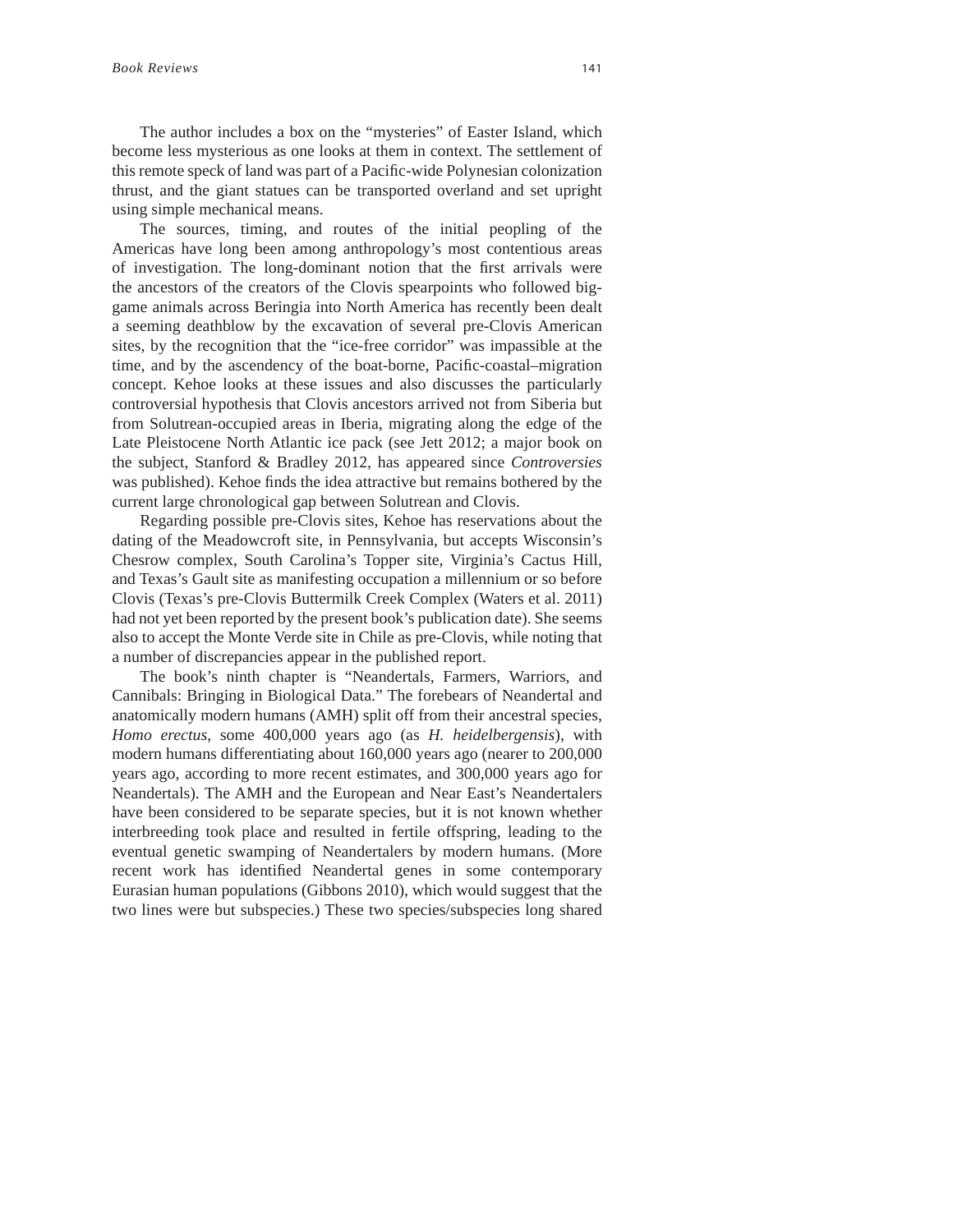Middle Paleolithic technology and subsistence strategies, but Neandertalers may have lacked well-developed language as well as art (Kehoe feels that Neandertalers' burial of their dead bespeaks abstract thought and language, and some archaeologists do attribute art to Neandertalers (Balter 2012)); also debated is whether more-sophisticated Upper Paleolithic technology was exclusively the product of modern humans or whether some Neandertalers also learned it, from *Homo sapiens*. Kehoe seems to favor technological distinctiveness, at least with the inception of *H. sapiens*'s Aurignacian toolkit.

Another topic that has been argued is whether the spread of farming across Europe was a matter of group-to-group transfer, involving little migration (contagious diffusion), or whether Near Easterners carried the technology of food production with them while physically moving into and across the continent (demic diffusion), also carrying Indo-European speech with them. (Genetics now indicates that demic diffusion was, indeed, involved, predominantly by males, who often married local women (Haak et al. 2010).)

Farmers, Kehoe contends, had continuously to acquire and develop more farmland, because rapid population growth and the need to support non-farming occupational specialists required it. However, during Neolithic times, cultivators lacked armies to accomplish this. Further, Indo-European languages share little in the way of horticultural vocabulary, and other words that *are* held in common indicate an origin for the family in the steppes to the north of the Black Sea (for a competing, Anatolian-origin Indo-European theory, see Renfrew 1987). She concludes that farming, conquest, and language-spread were not fully congruent here, and that attributing major language spread simply to the spread of farming (à la Peter Bellwood 2004) is ill-founded. Expansion by force, she concludes, despite a lack of armies, is a stronger explanation.

Attributing warfare to peoples such as Marija Gimbutas's allegedly pacific, goddess-oriented, Neolithic, Middle Easterners or to the ancestral Hopi—"the peaceful people"—of Arizona by authors such as Lawrence H. Keeley has generated much resistance. This was particularly the case when Christy Turner gave evidence that the Hopi had even occasionally practiced cannibalism.

Although acknowledging that commonly evoked simple explanations for warfare, such as scarcity engendered by climate change or by population growth, are probably sometimes correct, Kehoe cautions that these are not necessary conditions.

She forwards the case of the large Cahokia mound complex in southern Illinois, where excavation of a small mound revealed 266 seemingly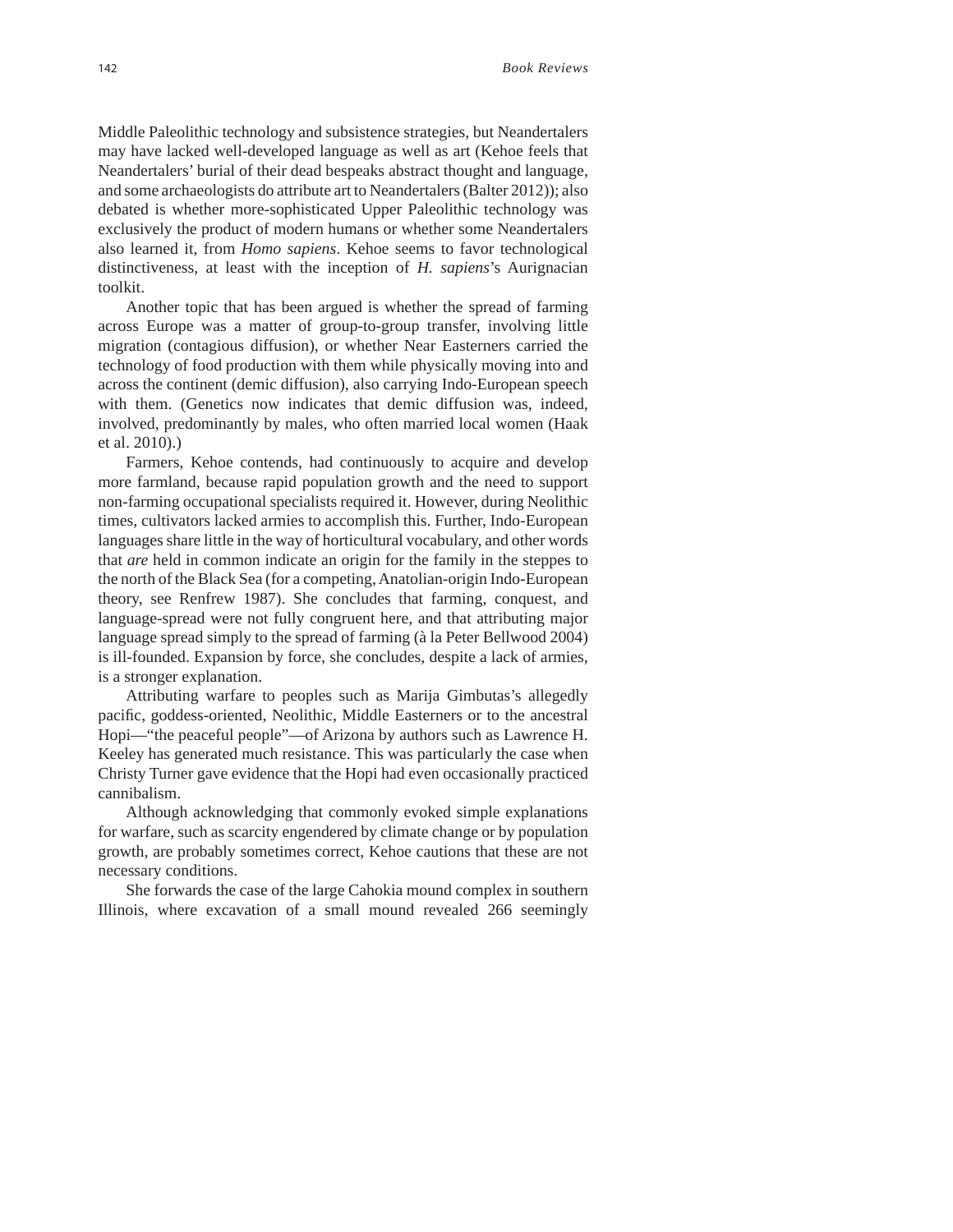sacrificial bodies and rich grave goods; the victims—war captives?—were from distant areas. Kehoe sees Cahokia resemblances to historical Osage practice and even to aspects of southern Mexico's Mixtec culture. She also comments on Chaco Canyon, New Mexico's, connections with the south, involving exchange of turquoise for macaws, ceremonial knowledge, etc., tentatively identifying Cahokia's and Chaco's trading partner as Central Mexico's latepre-Columbian Toltec culture. Cahokia may have exported foodstuffs, deer hides, and slaves.



Alice Kehoe's final chapter, 10, is on "Competing Theories of Cultural

Development." Over time, the general question of the processes of cultural elaboration has probably been the most controversial one in the field, producing dramatically opposed answers. In fact, as in the case of a number of other disciplines, archaeology has been plagued in contemporary times by extreme internecine conflict, disdain for dissenting colleagues, and other forms of divisiveness.

She speaks of the nineteenth-century idea of cultures being superorganisms, entities greater than the sum of their members, with intrinsic tendencies toward inception, florescence, decline, and extinction, observing that this concept is no longer taken literally but only as a metaphor. (Certainly, individuals are in considerable degree conditioned by the cultures/societies into which they were born and in which they exist, which are in that sense superorganic.)

The rise of the Darwinian concept of organic natural selection inspired the notion of *cultural* evolution, a vision that, although waxing and waning and transmogrifying over the years, remains a strong tradition today.

Kehoe points out that it is an error to assume, as many do, that "evolution" necessarily equates with "progress." And she writes of the widely accepted "racist" cultural evolutionary theories of the pioneering nineteenth-century American avocational anthropologist Lewis Henry Morgan ("savagery," "barbarism," and "civilization"), which ultimately fell into disrepute, particularly owing to the meticulous and broad-minded empirical and interpretative work of the German-American Columbia University anthropologist Franz Boas. She also mentions the impact of Karl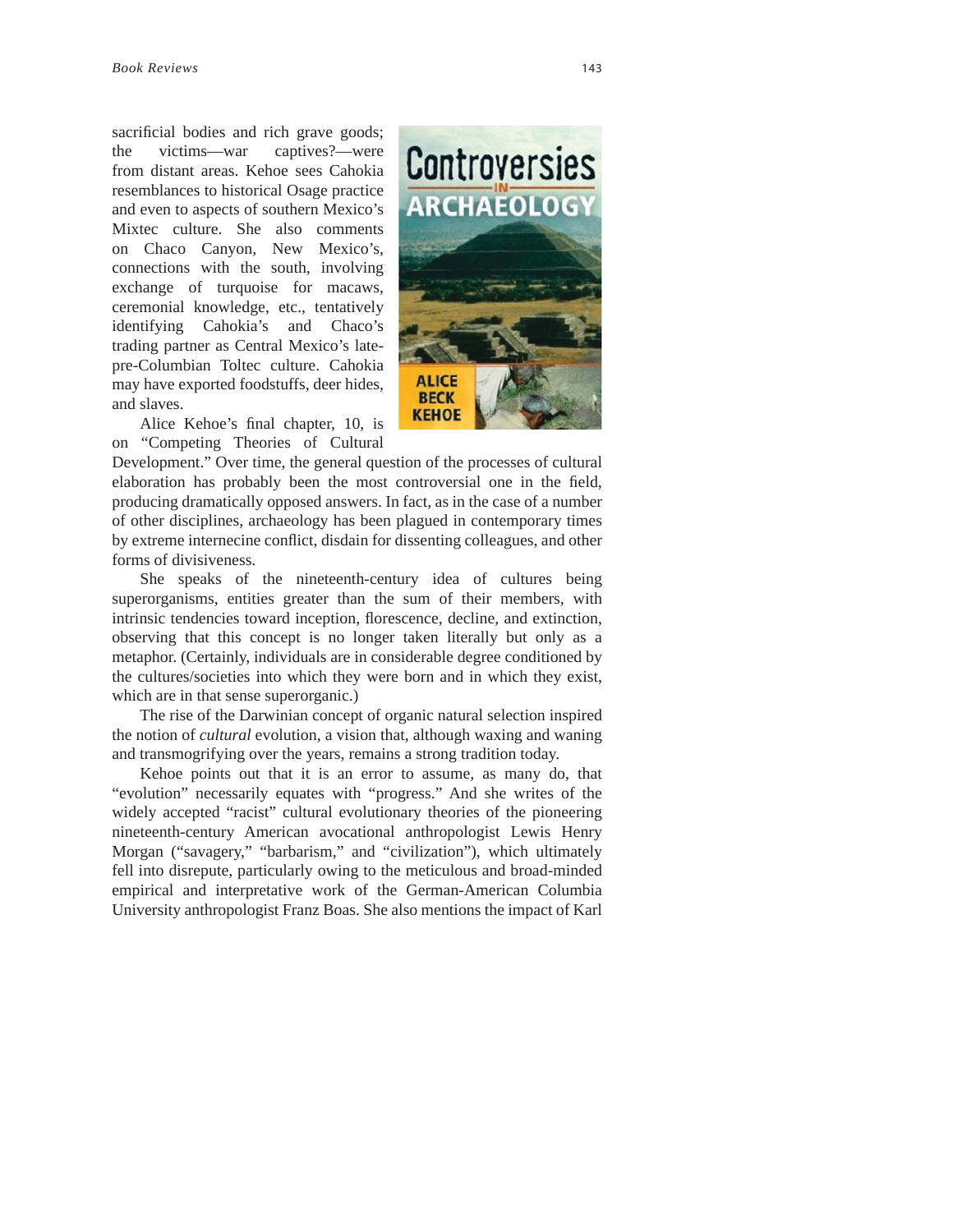Marx's materialist thinking on the influential earlier–twentieth-century Australo–British archaeologist V. Gordon Childe.

The socialist University of Michigan anthropologist Leslie White and his colleague Elman Service rejected Boas's historical particularism and revised Morgan's old ideas to produce the concept of unilinear cultural evolution, which, in turn, set the stage for the 1960s rise of the "New," or Processual, Archaeology. The latter drew upon the environmental sciences—something that was very productive but which, at the same time, led to excessive ecological determinism. Practitioners also tried to be scientific by applying the hypothetico–deductive method, but this proved to be an inappropriate approach to the study of the pasts of cultures. "Their commitment to natural history rather than cultural histories persuaded them that human societies *must* follow evolutionary pathways" (p. 225), when in fact societies tend to *diverge* culturally according to the *particular* influences to which they are subjected.

The New archaeologists ignored Julian Steward's 1950 idea of *multilineal* evolution, a concept more in accord with (largely divergent) biological evolution. Steward felt that different environment types were fundamental in conditioning the basic lifeways of peoples and the sociopolitical natures of their societies but that secondary accretions could come from emulation of practices of other societies and also from internal innovation; Kehoe stresses that humans have always been inveterate travelers and that intersocietal exchanges have always been important for cultural evolution.

Although Processual concepts have been recently repackaged as "evolutionary archaeology," reaction against Processualism was one source of "Post-Processualism," in which the extreme relativism of philosophical Postmodernism included the ideology that reality is subjective, that "science" is impossible, and that all points of view are equally valid—a stance antithetical to any objective, fact-based, best-explanation interpretation.

These theoretical approaches relate to the question of how most human lifeways developed from those relatively simple, sparse-population ones based on the collecting of wild foods to those depending on agriculture and producing populous and elaborate societies and sophisticated technologies. Julian Steward followed a Marx-influenced historian (Karl Wittfogel; not named by Kehoe) who hypothesized that the rise of "hydraulic civilizations" required despotism to manage their critical irrigation systems. However, later empirical investigation of the facts and chronologies showed that this scheme didn't hold up. Subsequent Processual Archaeology tended to perceive the pressure of population growth as the engine for the development of farming, whose expansion, in turn, required an overall coordinating authority and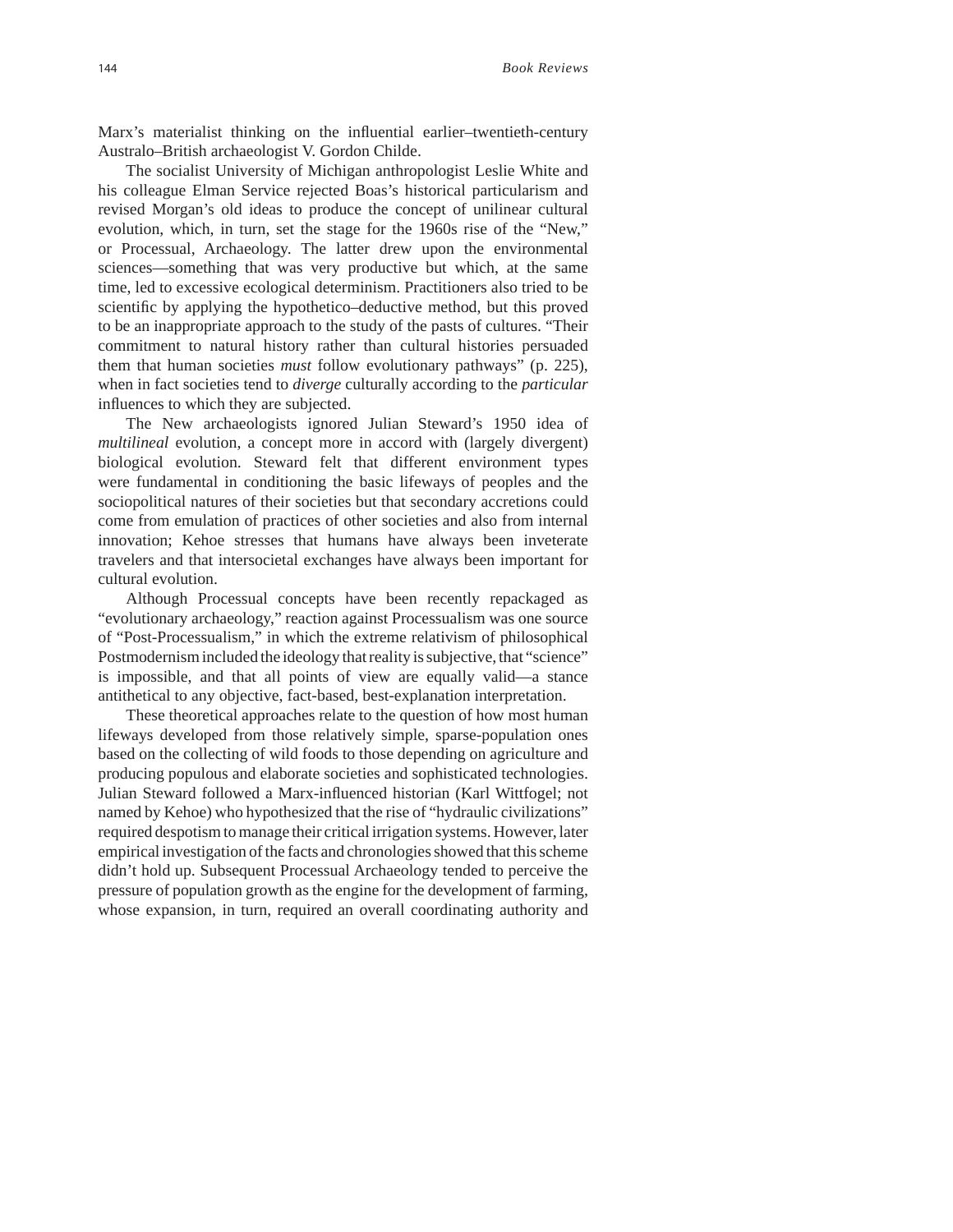led to state-formation, which involved specialized occupations, including in religion and in military affairs.

No state, the Processualists contended, could arise in the absence of abundant resources, most fundamentally plenty of good farmland. But these notions fail to account for empires established by non-farming Asian pastoralists or for rich farming areas that did not give rise to states. "Ecological determinism fell short as a universal explanation" (p. 230).

Further, the gradually-increasing-complexity model of band > tribe > chiefdom > state, with advancing hierarchies, has been challenged. Mesopotamia's development of writing, standardization, laws, administrative structures, and the like seems to have been in the service of *simplification* of increasingly unwieldy ramifying but poorly coordinated activities, and it took place over a period of only a few centuries, circa 3500 B.C. Further, along the Niger River in Mali, loose settlement and economic heterarchy rather than hierarchy seem to have predominated, manifested as village clusters rather than as nucleated cities, each village with its own production specialty but sharing power within the cluster and the whole operating as an economic and political system in a fashion similar to the functioning of a city.

Kehoe's final paragraph includes the following observation: "Controversies will continue, but there seems to be a heartening reaffirmation of the importance of empirical data. There was a real past out there," which we are endeavoring to understand as actualities and not to just theorize about (p. 235).

One could cavil concerning a handful of her factual statements, but Dr. Kehoe is remarkably knowledgeable and very largely quite accurate in this book. Her prose is aimed at undergraduates and will seem somewhat casual and inelegant to the more mature reader. But the work contains a great deal to ponder, on a great variety of intriguing, debated topics.

## **Stephen C. Jett**

scjett@hotmail.com

**References** Balter, M. (2012). Neandertal champion defends the reputation of our closest cousins. Science, 337(6095), 642–643.

Bellwood, P. (2004). The First Farmers: Origins of Agricultural Societies. Oxford: Blackwell Publishing. Blashford-Snell, J., & Snailham, R. (2002). East to the Amazon: In Search of the Great Paititi and the Trade Routes of the Ancients. London: John Murray.

Bragalia, A. (2010). The "Other" Roswell Crash: The Secret of the Plains Revealed [of San Augustin, NM]. The UFO Iconoclast(s). http//ufocon.blogspot.com/2010/05/other-roswell-crashsecret-of-plains-by.html